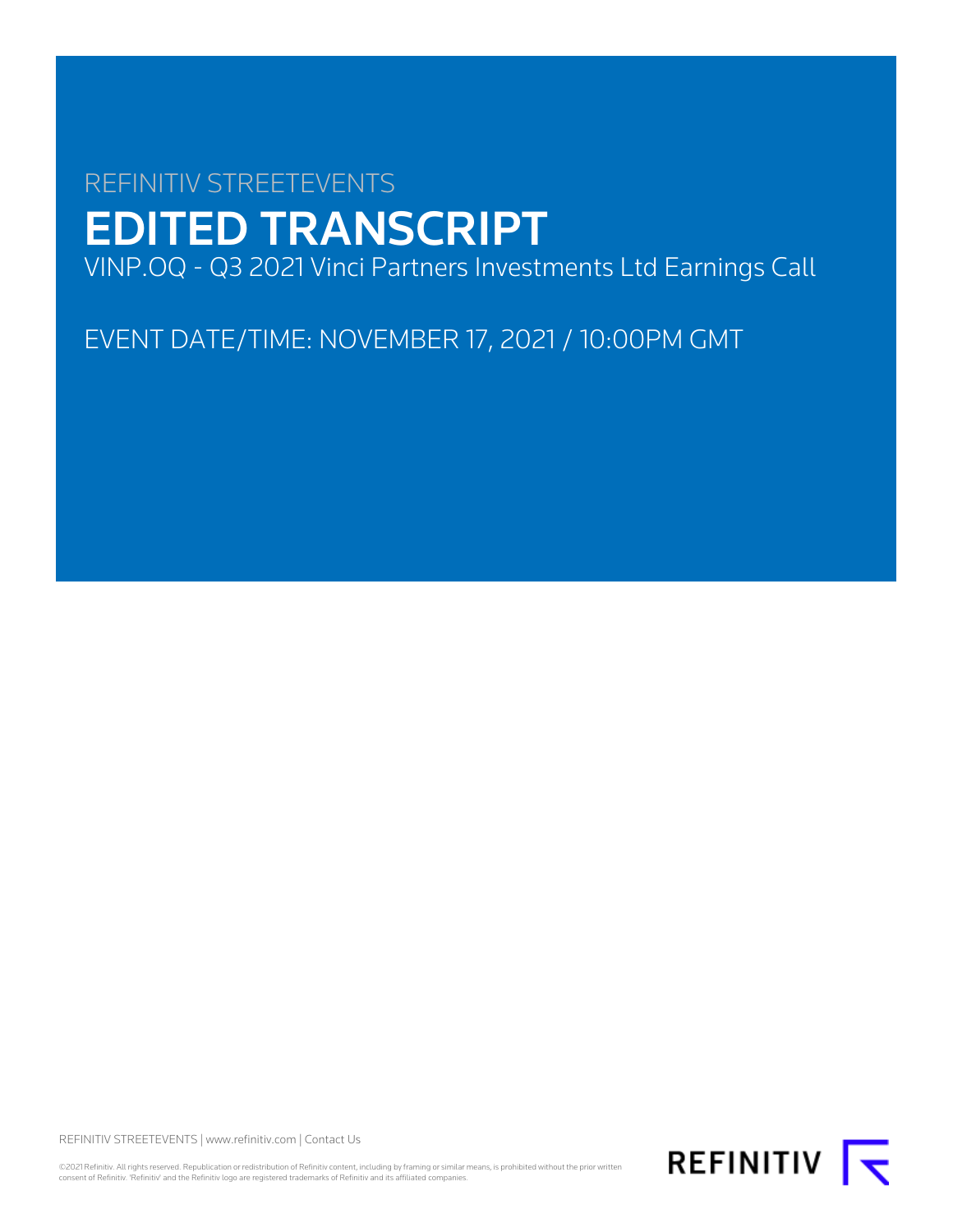## **CORPORATE PARTICIPANTS**

**[Alessandro Monteiro Morgado Horta](#page-1-0)** Vinci Partners Investments Ltd. - CEO & Director **[Anna Luiza de Castro Santos](#page-1-1)** Vinci Partners Investments Ltd. - IR Manager **[Bruno Augusto Sacchi Zaremba](#page-3-0)** Vinci Partners Investments Ltd. - Head of Private Equity & IR **[Sergio Passos Ribeiro](#page-5-0)** Vinci Partners Investments Ltd. - COO & CFO

## **CONFERENCE CALL PARTICIPANTS**

**[Ricardo Buchpiguel](#page-6-0)** Banco BTG Pactual S.A., Research Division - Research Analyst

## **PRESENTATION**

## **Operator**

Good afternoon, and welcome to the Vinci Partners Third Quarter 2021 Earnings Conference Call. (Operator Instructions) As a reminder, this call will be recorded.

<span id="page-1-1"></span>I would now like to turn the conference over to Anna Castro, Investor Relations Manager. Please go ahead, Anna.

## **Anna Luiza de Castro Santos** - Vinci Partners Investments Ltd. - IR Manager

Thank you, and good afternoon, everyone. Joining today are Alessandro Horta, Chief Executive Officer; Bruno Zaremba, Head of Private Equity and Investor Relations; and Sergio Passos, Chief Financial Officer.

Earlier today, we issued a press release, slide presentation and our financial statements for the quarter, which are available on our website at ir.vincipartners.com. I'd like to remind you that today's call may include forward-looking statements which are uncertain and outside of the firm's control and may differ from actual results materially. We do not undertake any duty to update these statements. For a discussion of some of the risks that could affect results, please see the Risk Factors section of our 20-F.

<span id="page-1-0"></span>We will also refer to certain non-GAAP measures, and you'll find reconciliations in the release. Also note that nothing on this call constitutes an offer to sell or solicitation of an offer to purchase an interest in any Vinci Partners fund.

With that, I'll turn the call over to Alessandro.

#### **Alessandro Monteiro Morgado Horta** - Vinci Partners Investments Ltd. - CEO & Director

Thank you, Anna. Good afternoon, and thank you all for joining our call. Vinci Partners announced today remarkable results for the third quarter of 2021. Fee-related earnings reached BRL 63.1 million, an increase of 74% year-over-year, a continued progress in FRE results. FRE margin reached 53.5%, over 300 basis points higher than 2020 full year's margin. Distributable earnings totaled BRL 61.7 million or BRL 1.09 per common share, up 137% year-over-year. We ended the quarter with BRL 58 billion in AUM, with private market strategies and IP&S accounting for almost BRL 3 billion in net inflows in the quarter. These results built upon an amazing first half of 2021, and showcase our long-term growth trajectory.

Shifting to dividend distribution. From this quarter on, we will start distributing quarterly dividends. For the third quarter, the company declared a dividend of \$0.16 on the dollar that combined with share repurchase represented 100% of distributable earnings. Our business model is extremely capital-efficient, which enable us to deliver strong organic growth, while still paying out a relevant portion of our cash earnings to our shareholders. All these great results are a consequence of what we believe to be the key attribute of our business model and the principal message of our call, which is resilience.

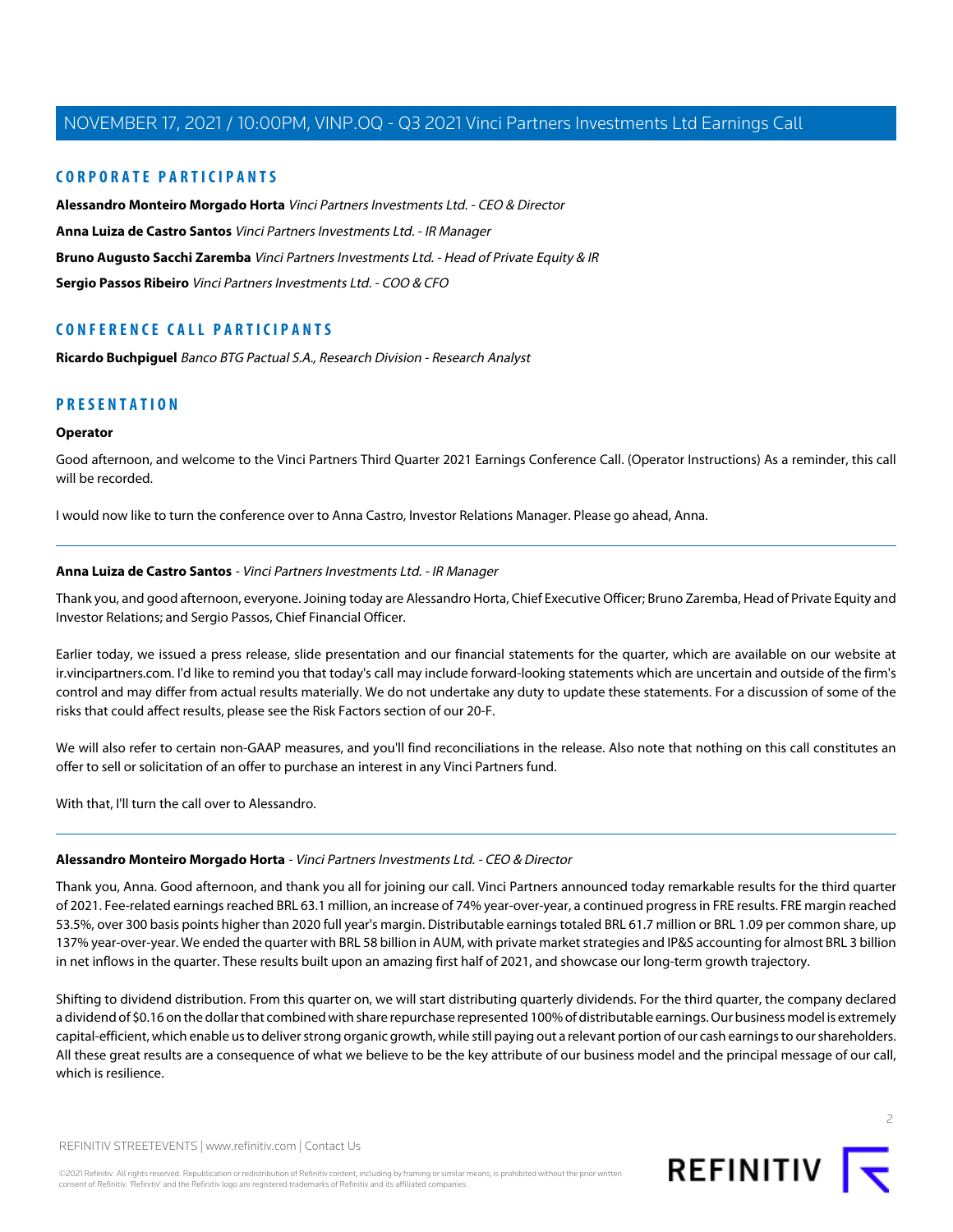We are delivering outstanding results while facing some quite volatile market conditions in Brazil. And one of the main attributes that make Vinci so resilient is diversification. We have built one of the most diversified and complete platforms for alternative investments in Brazil, enabling us not to only go through, but to expand our business even during more or challenging macro scenarios. As an example, from 2014 to 2016, Brazilian GDP dropped by 7%, and Vinci grew its AUM by 10%, and this was in a time when interest rates were in the low teens.

We believe that the core strength of Vinci remain unchanged, and we allow the business to thrive even in periods of heightened market volatility. This core strengths include: our AUM and revenues are well-diversified within our 7 different asset management strategies in addition to our financial advisory business. Our proprietary funding base relies on 5 different groups of investors from retail to institutional. Approximately 50% of this capital carries formal long-term lockups. We have a leading and extremely well-recognized private markets platform. And at last, a one-of-a-kind IP&S segment that differentiates Vinci and has been a major source of growth inside the firm this past year.

On the other hand, the current scenario has a short-term impact on fundraising for liquid strategies, with volatility impact a more pro-cyclical investor type. In addition, our public market vehicles also present additional challenge going back to market in such conditions. Nonetheless, we raised over BRL 350 million this quarter for one of our REITs, VISC 11, through a pioneer paying kind all-stock transaction in the REIT market. This will pave the way for additional transactions using the same structure, which allow us to grow AUM in our listed business, even when primary issuance is temporarily more challenging.

Some parts of the business should actually benefit from the current market scenario. First, our investment income as we currently carry an asset-sensitive balance sheet. Vinci currently carries approximately BRL 1.5 billion in cash with over 85% exposed to fixed income products. Therefore, financial income is set to become a relevant driver to distributable earnings in the mid to long-term, with the rise in the interest rates, until proceeds from the IPO are gradually shift from cash allocation into private market funds' GP commitments.

We are also very excited for our prospects in private credit fundraising. The team is in the process of putting out a new listed product, and we expect significant demand for credit products going forward. We believe this to be a great opportunity in the marketplace, with traditional credit values still holding most of the market share in credit in the country. Due to our diversified platform, we can mitigate risks by not being too concentrated in a single asset class, and we benefit from the growth tailwinds of at least one of our segments, as we are seeing this year with IP&S, private market funds and the advisory business. Our management team remains confident that we will continue to grow our platform and generate attractive results for our shareholders.

Moving on from this quarter financial results, I'd like to share with you 2 exciting news for Vinci. First, we are proud to announce that Vinci Partners is the first Brazilian asset manager to receive the Woman on Board CEO. Woman on Board is an independent initiative that seeks to recognize value and publicize the presence of women on boards of directors or corporate advisory boards. As we talked about in our last earnings call, the independent part of our Board of Directors is composed by 4 independent members out of a total of 8 seats, with 2 of them being women, since we appointed Ms. Sonia Favaretto to our Board in August 2021. We are extremely active on our ESG commitment, and have installed an ESG committee reporting to the Board of Directors with Ms. Favaretto as its chairperson.

Finally, we are thrilled to share with you the official launch of Vinci's first ever marketing campaign built on the pillar reputation as the best investment. The project reinforced some of our main values: transparency, solidity, ethics and consistency, which together build up our most valuable asset, our reputation. The campaign has as protagonist 2 Brazilian personalities that have apparel with the Vinci values: the singer, Maria Bethania, who has a consistent and successful trajectory; and the equestrian athlete, Olympic and World Champion Rodrigo Pessoa.

In addition, we are also modernizing our brand and visual identity in line with this new moment of growth, always in the best Vinci style. The campaign's content and advertising has been launched in all major advertising outlets in Brazil. We are very encouraged by the feedback of the project so far, and expected to consolidate Vinci as a reference for alternative investments in Brazil. I would like to thank you all for the continued support and interest in Vinci Partners.

And with that, I will turn it over to Bruno to go over our financial results for the quarter.



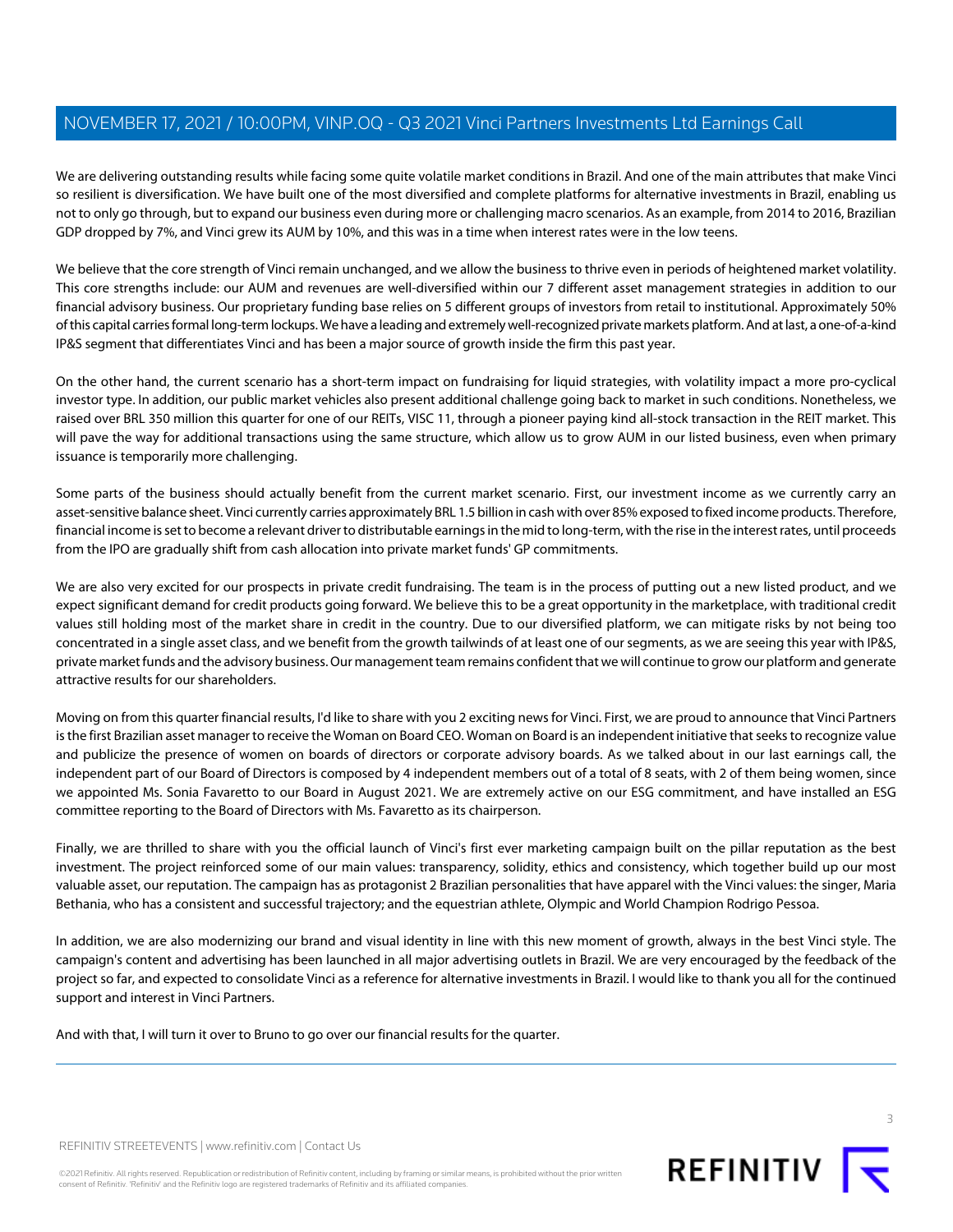## <span id="page-3-0"></span>**Bruno Augusto Sacchi Zaremba** - Vinci Partners Investments Ltd. - Head of Private Equity & IR

Thank you, Alessandro, and good afternoon, everyone. Starting on Slide 9, we go over AUM roll forwards for the quarter and year-to-date. We ended the third quarter with BRL 58 billion in AUM, driven by strong fundraising of BRL 2.6 billion in the quarter. Our private market strategies raised approximately BRL 600 million of long-term commitments, with highlights to our real estate and infrastructure strategies.

In real estate, our shopping mall REIT VISC raised BRL 364 million through a paying kind stock transaction, as Alessandro mentioned before. In infrastructure, we carried out the second closing of VIAS, our water and sewage strategy. The fund has raised so far BRL 384 million. We launched a new strategy within our IP&S business called Vinci Strategic Partners or VSP. The fund is focused on private market allocation, and raised BRL 61 million in this first round of funding. We expect to continue fundraising for this strategy throughout 2022. Our IP&S business is currently composed mostly of liquid allocations. With VSP, we are adding a new capability within the firm, which we believe opens a highly relevant addressable market for us, where very few players have the track record, knowledge and experience as Vinci does.

Additionally, we had BRL 2 billion in net inflows during the quarter, most of it coming from IP&S exclusive mandates, with BRL 1.9 billion raised in the quarter, while fundraising for credit funds accounted for BRL 223 million. AUM was impacted by negative BRL 1.6 billion from funds depreciation coming mostly from public equities, following the 12% decline in the IBOVESPA index in the third quarter.

Moving on to Slide 10. We can see that Vinci continues to display solid trends in AUM growth against the previous year. AUM grew 19% against the same year ago period, as we continue to expand our platform by raising new funds and creating new strategies and investment opportunities. Long-term AUM with at least 5 years of lockup represents roughly 50% of total AUM. Perpetual capital almost doubled in just 1 year, primarily due to success in our leases fund strategies, and currently represents 25% of long-term AUM.

Furthermore, our AUM remains broadly diversified by duration, asset class and distribution channel, as shown on Slide 11. 43% of total revenue so far this year were sourced from private market strategies, with management fees typically based on long-term capital commitments, thereby mitigating redemption and mark-to-market risk. In terms of distribution, local and offshore institutional clients account for about 60% of our AUM, with the remaining 40% well-balanced across high net worth individuals, and our high-growing retail dedicated distribution channels, allocators and distributors and public market vehicles.

We reached BRL 36 billion in performance eligible AUM, as you can see on Slide 12. This quarter, aside from IP&S mandates, we generated performance primarily through funds with no high watermark, such as our sovereign wealth mandate in public equities, given the overall decline in local markets during the quarter.

On Slide 13, we go through our fee-related revenues composed of management and advisory fees. Management and advisory fees totaled BRL 118 million in the quarter, representing an increase of 64% year-over-year. Management fees were up 30% year-over-year, driven by our strong growth in fee-earning AUM across private market funds and IP&S. Financial advisory contributed with revenues of BRL 25 million in the quarter, adding up to BRL 47 million in the year-to-date. Advisory fees are up 105% when compared to last year's 3 first quarters.

This has been a very strong year for financial advisory, and the group has driven important upside to our results due to a much stronger deal activity in 2021. Our advisory team has had an exceptional year, and we believe several of the recent close mandates represent an expansion of the team's core capabilities. An example is advisory service to early-stage and venture capital type companies, which positions us well in a growing market in Brazil.

Turning to Slide 14. We go over operating expenses for the quarter. Total operating expenses were up 57% year-over-year and 49% on a comparable basis to 2020 expenses pre-IPO, where we removed BRL 2.9 million in costs related to being a public company. These costs include the change in the company's compensation structure, hirings for board members and support teams in accounting and shareholder relations, and some third-party services such as Nasdaq listing fees and others. Additionally, during this quarter, we had BRL 2.2 million in expenses related to the company's new branding project.

As we have been mentioning in the last few calls, we were in the process of launching a new branding project targeting domestic investors looking to raise brand awareness. This resulted in Vinci's first marketing campaign, which has been officially launched in Brazil and all major media outlets,

REFINITIV STREETEVENTS | [www.refinitiv.com](https://www.refinitiv.com/) | [Contact Us](https://www.refinitiv.com/en/contact-us)

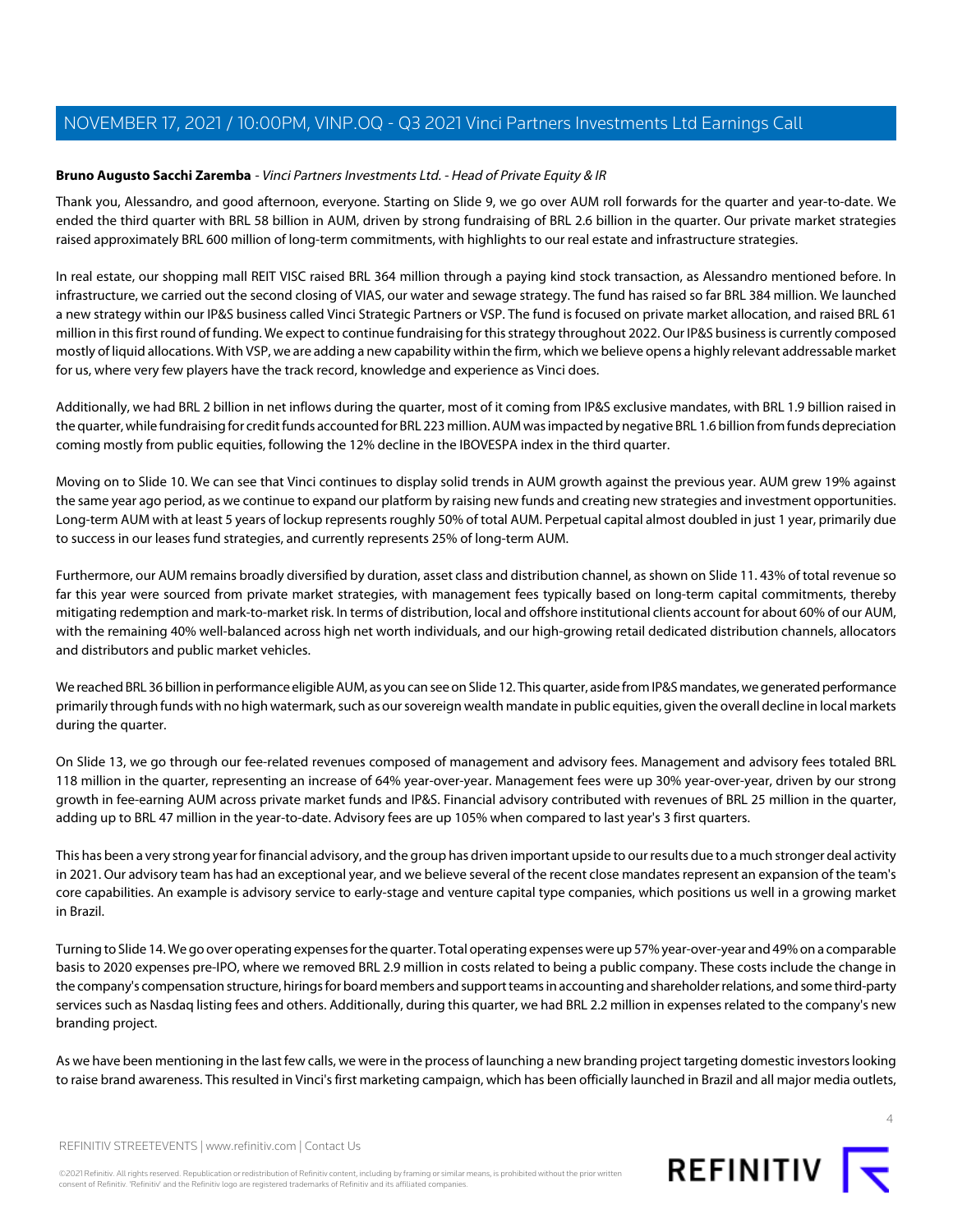as Alessandro mentioned. We are extremely satisfied with the campaign's impact this far, and look forward to strengthening our brand's recognition as the leading alternative asset management brand in Brazil.

Despite the new listed company costs and the branding project, expenses are growing at a slower pace than our revenues, which translates into FRE margin expansion. On Slide 15, we present our fee-related earnings. FRE was BRL 63.1 million or BRL 1.12 per share, representing an outstanding increase of 74% year-over-year. Our FRE continues to be the core indicator of our business, as management fees continue to grow alongside our strong fundraising. In the year-to-date, FRE was BRL 168.5 million, an increase of 48% year-over-year.

In the FRE bridge chart, we present the breakdowns of our fee-related revenues and expenses. Comparable FRE margin would have been 58%, 5 percentage points higher than our reported FRE margin for this quarter of 53%, and 8 percentage points higher than FRE margin for the third quarter of 2020. We believe this information is interesting to show the operating leverage of the platform in a year of strong AUM growth. Both our new public company costs and the onetime strategic branding effort have represented headwinds for stronger margin gains this year, although we have been able to significantly grow FRE margins in 2021 versus the last year despite these effects, considering the positive trends in AUM growth so far, combined with higher fees coming from advisory.

Next, in Slide 16, PRE was BRL 3.8 million in the quarter, up 192% year-over-year. This increase was primarily driven by higher performance fees contribution from IP&S international mandates, which were realized this quarter. We also had performance fees coming from our sovereign wealth mandate in public equity that charge performance based on pure alpha generation.

Our international mandates and IP&S have been a major source of upside in performance fees in the year-to-date, representing 50% of all performance revenue generated by the company in the last 3 quarters. We believe this business line has great potential to grow, not only in terms of AUM, but as a source of future performance fees, in addition to our domestic IP&S business, our liquid and private market strategies. In the year-to-date, PRE totaled BRL 21.3 million, up 83% year-over-year.

Shifting to Slide 17, we go over our realized GP investment and financial income for the quarter. We had BRL 1.7 million in realized income this quarter coming from gains from our proprietary GP commitments in private market funds and/or cash allocated in our liquid fund portfolio. The liquid funds portfolio underperformed the CDI quarterly return in the third quarter by 1.1 percentage points, a consequence of the extremely volatile market and widening of the interest rate curve in Brazil.

The portfolio's exposure to fixed rate bonds at about 35% of total allocations suffered negative mark-to-market effects, as interest rates began their rising cycle in Brazil. Despite this impact, the portfolio outperformed the IMAB index by 1.7 percentage points, as most of it today is invested in floating rate bonds. Even as we face short-term impact in our fixed bond portfolio from the widening interest rate curve, we expect financial income to benefit from the recent increase in rates as most of our cash allocation or about 85% of the total are exposed to fixed income products. Therefore, once the interest curve settles after this initial widening, we should start earning bigger interest on our cash balance.

Turning to Slide 18. Distributable earnings were BRL 61.7 million in the quarter or BRL 1.09 per share, up 137% year-over-year. This exceptional result was boosted by the growth in management and advisory fees, combined with realized performance fees coming from international IP&S funds in the quarter. In the year-to-date, distributable earnings totaled BRL 163.7 million or BRL 2.89 per share, up almost 90% year-over-year. We are also expanding our D margin significantly, reaching 47% at the end of the quarter, up 12 percentage points year-over-year.

Finally, in Slide 19, we show our cash and investment balance. We finished this quarter, the third quarter of 2021, with a total of BRL 1.47 billion in cash and net investments or BRL 25.94 per share. Today, our cash and investment balances are comprised primarily by fixed income and liquid funds, and will gradually be shifted into private market GP fund investments, as capital commitments are called into the coming years. In the third quarter, we committed BRL 36.1 million to our private market funds, with highlights to new credit funds VCS, which is in the early stages of fundraising, and to VSP, our new strategy for private market allocation in IP&S.

Total capital call during the quarter reached almost BRL 40 million, coming primarily from VCS in credits and new strategies in Infra and real estate, VIAS and VFDL. So far, the company has committed BRL 302 million into private market funds, with about half of that capital having been called by the funds. For more detail, please see Slide 32 of this presentation.

REFINITIV STREETEVENTS | [www.refinitiv.com](https://www.refinitiv.com/) | [Contact Us](https://www.refinitiv.com/en/contact-us)

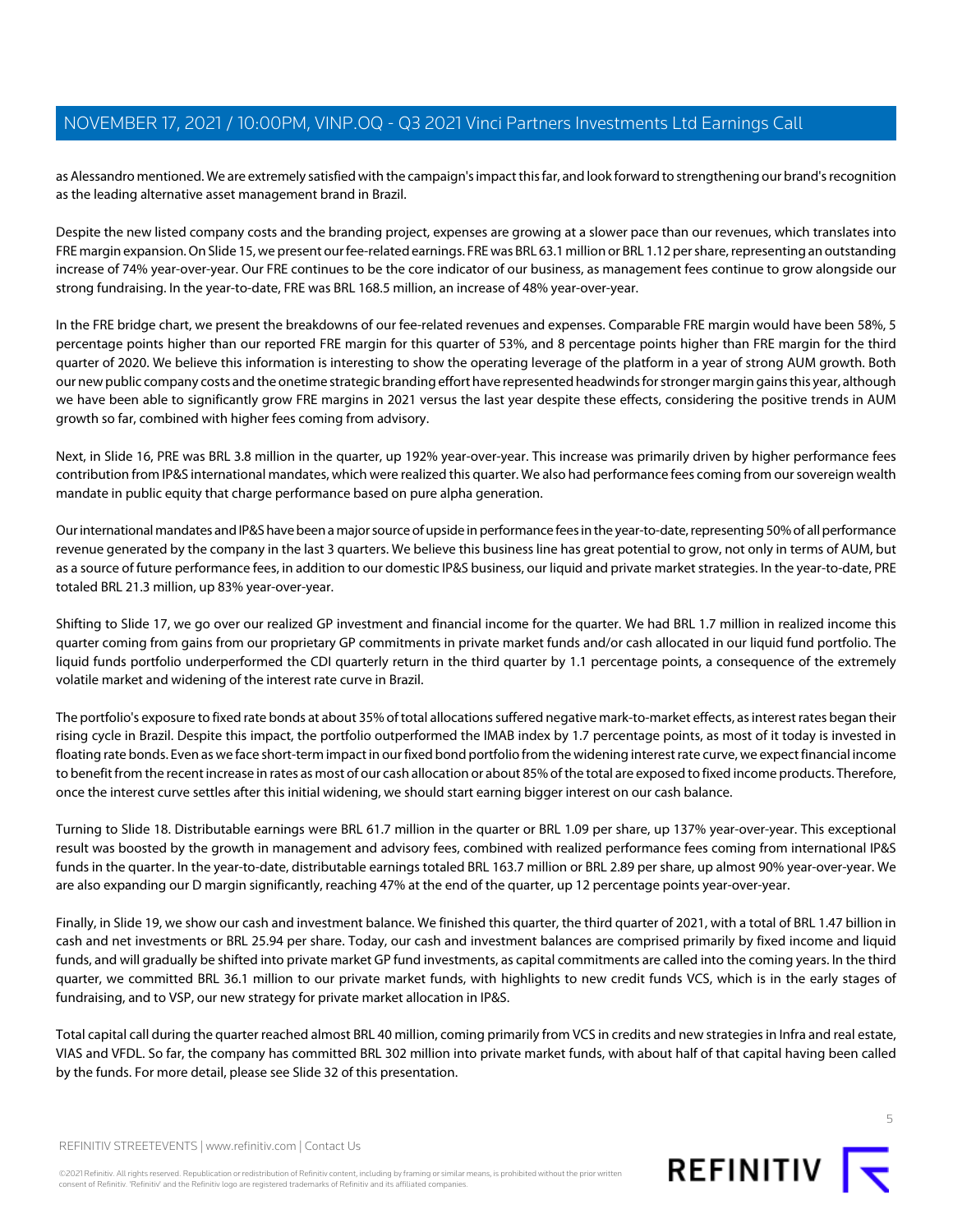With that, I'll turn it over to Sergio to go through our segments.

## <span id="page-5-0"></span>**Sergio Passos Ribeiro** - Vinci Partners Investments Ltd. - COO & CFO

Thank you, Bruno. Turning to our segment highlights. As you can see in Slide 21, the strength of our business, as Alessandro stated in his prepared remarks, relies on the platform's diversification. 47% of our FRE in the year-to-date is coming from our private market strategies, followed by liquid strategies with 21%, IP&S with 17% and financial advisory contributing with 15%. The same level of diversification is reflected in our segment distributable earnings, except for IP&S that increased to 23% of segment fee with its contribution in performance fees this year.

Moving on to each of the segments, starting with our private market strategy on Slide 22. FRE in the third quarter was up 7% year-over-year, following the strong growth in fee earning AUM. Total AUM grew 16% year-over-year, and fee-earning AUM grew by 19% in the same period, highlighting important fund raises across our [4] strategies within private markets, such as the final closing for VIR IV, follow-on offerings in listed products across real estate and infra and the launch of new strategies like VFDL and VIAS.

Our deployment capabilities remain extremely strong in our private market strategies. Our flagship strategy in private equity, VCP III, recently announced its fifth investment with the acquisition of Farmax, a leading Brazilian cosmetics platform, resulting in a 71% allocation of the funds commitments. The fund is expected to close its sixth transaction soon. In addition, VCP III has formally passed its success of fund allocation threshold, which means we are in a position to come back to mark with VCP IV.

VIR IV also closed an acquisition recently, which we announced through press release last week, an investment in VerdFrut, a Brazilian company focused on fruits and vegetable markets in the northeast region. This transaction marks the fourth investment for VIR IV, resulting in a 33.5% broad allocation of its capital commitments. Our closed-end private market funds continue to deliver outstanding returns, VCP III, its current market at a 51% gross IRR in reais, and 36% gross IRR in dollars. FIP Transmissão in infrastructure is marked at a gross IRR of 78.5% in reais, and almost 60% in dollars.

Turning to Slide 23. Liquid strategies FRE was up 60% year-over-year, with the strong increase in management fee revenues, with the end of the revenue sharing agreement with GAS Investimentos by late 2020, which is the driver behind the expansion in average management fee. Performance-related revenues were down 41% year-over-year due to lower contribution from performance fees, since most of our liquid funds carry a high water marker benchmark, and with the markets going down, are not able to charge performance fees. The only exception is our sovereign wealth mandate, which was the main contributor to performance revenues in the quarter. AUM and fee on AUM were down 17% year-over-year, following significant market depreciation in the quarter.

Moving on to our IP&S business on Slide 24. Following exceptional growth in fee-earning AUM of 59% year-over-year, FRE was up 75% year-over-year. VIE posted an -- a big jump, up 346% year-over-year, driving by very strong performance in our international separate mandates that was realized this quarter.

Finally, in Slide 25, our FRE for financial advisory totaled BRL 15.2 million in the third quarter. And year-to-date, advisory contributed to the company's FRE with BRL 25 million, an increase of 95% year-over-year, a consequence of the much higher deal activity in 2021. As we go through our segments, it becomes evident that FRE and distributable earnings momentum is happening across all our business segments despite short-term market volatility. We believe the broad platform we have at Vinci puts us in a great position to continue with the positive momentum despite the recent market volatility in the country.

Once again, we would like to thank you for joining our call and your interest in our company.

With that, I would like to open the call for questions. Operator?

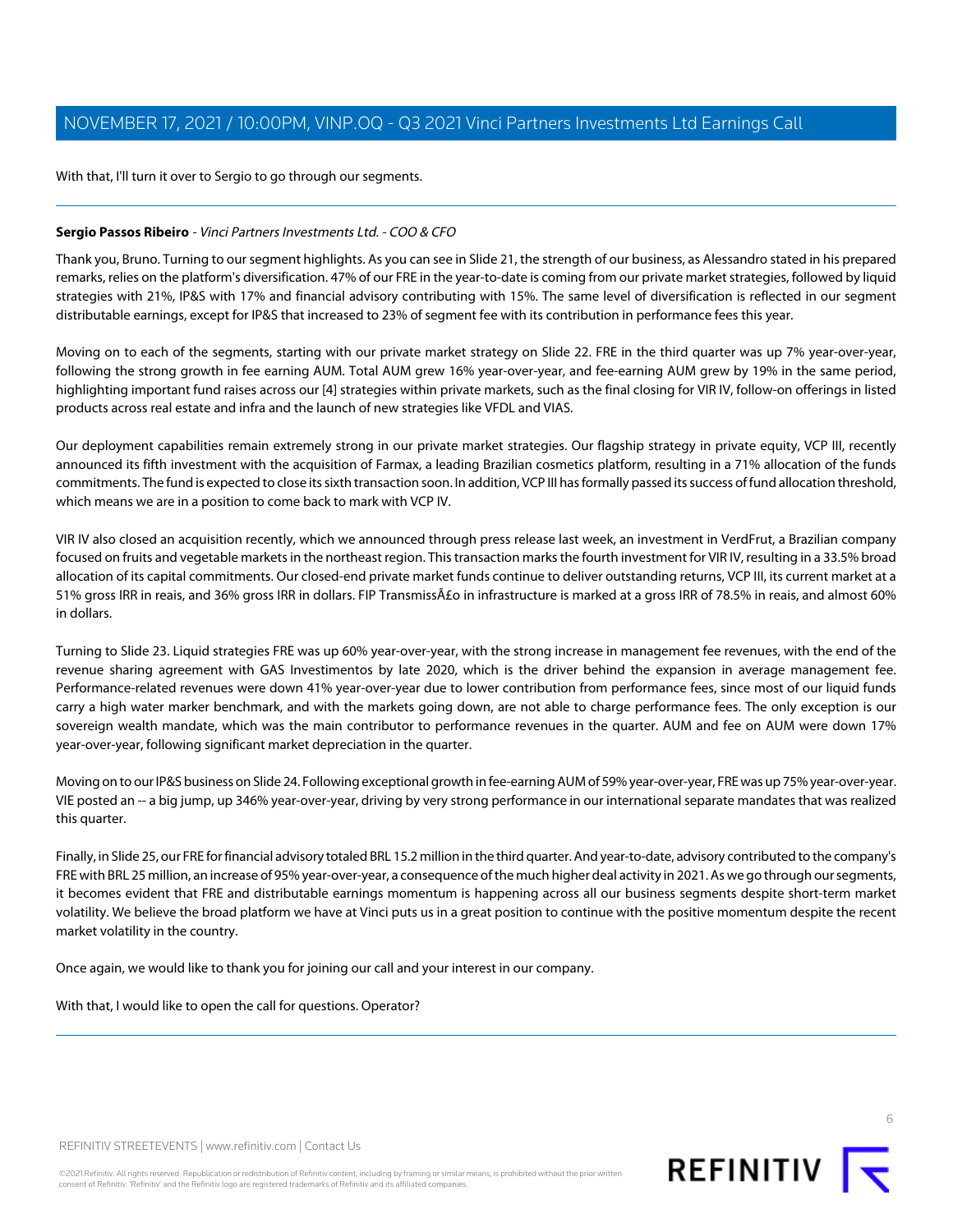## **QUESTIONS AND ANSWERS**

## **Operator**

(Operator Instructions) Our first question comes from the line of Ricardo Buchpiguel from BTG.

## <span id="page-6-0"></span>**Ricardo Buchpiguel** - Banco BTG Pactual S.A., Research Division - Research Analyst

Congrats on the good results. I have only one question. We saw a good resilience in terms of AUM in this quarter despite of the market conditions and the worst macro environment, and was maybe helped by good inflows and fundraising, and also potentialized by the diversification of the AUM. With that in mind and considering the further deterioration of the macro scenario you could see in the coming quarters, how can we expect this behavior for AUM growth fundraising ahead? And also, if you could comment a little bit more about how you're seeing investors' appetite for new funds in private markets and other more riskier type of vehicles?

## **Alessandro Monteiro Morgado Horta** - Vinci Partners Investments Ltd. - CEO & Director

Okay. Thank you for the question. I will start answering you, that's Alessandro, and then if Bruno or Sergio would like to complement, also, I will let them jump in if it's necessary. So as you saw, we have been able to -- of course, we suffered in terms of market-to-market, especially on the liquids side of the business, but we have been able to compensate that with the inflow that kept the average that we saw during this year of around BRL 1 billion a month of net new money.

We continue to see a positive market for some of our strategies, especially as we mentioned, IP&S, credit and some of our private market strategies. On IP&s, it's clear that the trend that we saw so far of us winning mandates for a more complete asset allocation, both locally and internationally, it's still with some momentum. We saw a pickup of interest in our private credit products. And this is a consequence, of course, of assets migrating for more like fixed income type of assets.

And finally, we have been able to raise money in our private market strategies in very specific to add as in infra or even private equity, but specifically also creating new fronts to raise money in listed vehicles like we did in real estate this quarter, this last quarter, with transactions where we acquire assets issuing shares of the fund without accessing the market that's of course with this volatility, it's not so easy.

Having said that, of course, especially from the public equities and hedge funds, we see a more challenging environment, not just for our products that post interesting performance, especially in public equity in terms of our peer group, but because the overall market, as we saw, there is overall redemption of assets from these asset classes, and when we look for ANBIMA numbers and et cetera. We are not feeling that, but you to be probably a more challenging market. But we -- and we intend to compensate that with IP&S, private credit and some specific fundraisings in our private market strategies. Bruno, do you want to add on top of that?

## **Bruno Augusto Sacchi Zaremba** - Vinci Partners Investments Ltd. - Head of Private Equity & IR

Yes. Just to complement the answer of Alessandro. This is Bruno. We are in a position in the private market side where several of our funds are fully invested. So we have already announced that our REITs and the listed infrastructure fund, they are all fully invested. On top of that, we recently announced another signing in our flagship private equity fund, Farmax, and we expect a sixth transaction to also be added to that fund quite soon. So that would push the fund as well to close to a fully invested status.

So we have a position today where, cyclically, we're going to be looking into 2022 which will have the potential of being a heavy year for private markets on raising in big strategies for us, right? So VCP, the REITs, the infrastructure listed vehicle. We are rolling out a new climate change fund in infrastructure as well. There are several strategies that are coming back and the other ones that Alessandro already mentioned. So we do have initiatives that are lined up for 2022, that will work very hard to be able to compensate a temporarily weaker environment for the liquid side of the business.



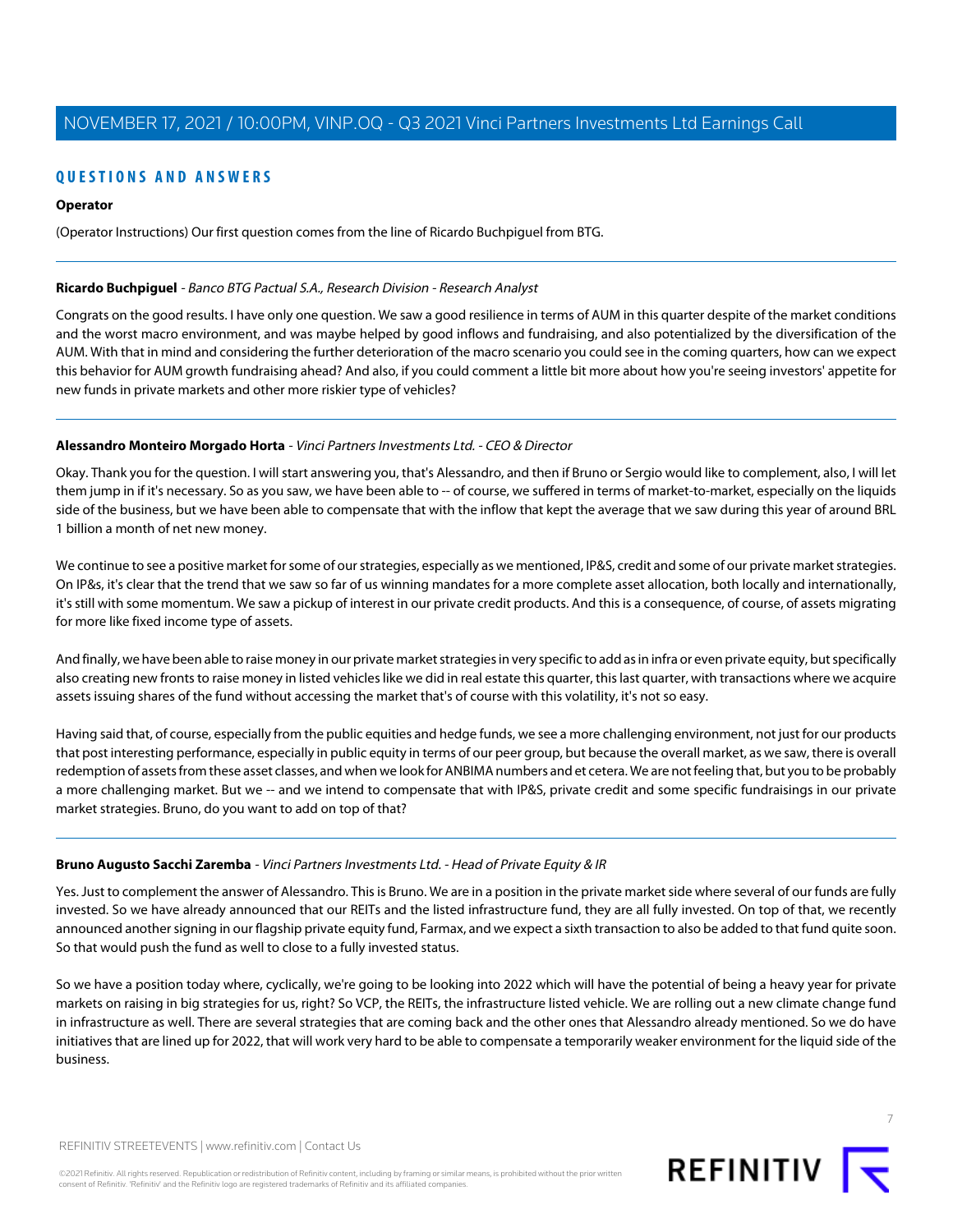## **Operator**

(Operator Instructions) And this does conclude the question-and-answer session of today's program.

I'd like to hand the program back to Alessandro Horta for any further remarks.

We just got a question. Would you like to take it?

**Alessandro Monteiro Morgado Horta** - Vinci Partners Investments Ltd. - CEO & Director

Yes, of course.

## **Operator**

Our next question comes from UBS.

## **Unidentified Analyst**

Just have a quick one on the management fee rate. So we see that net management fees reduced quarter-over-quarter. So I just would like to have more details on the trend. In terms of management fee rates, we saw a reduction, especially in IP&S. So just would like to get a sense from you, what can we expect going forward, specifically in the IP&S? And additionally, still on the rates, if this scenario, we see higher interest rates could enable you to have like higher net relevant fees across strategies going forward?

## **Alessandro Monteiro Morgado Horta** - Vinci Partners Investments Ltd. - CEO & Director

Thank you for the question. I think the rates regarding IP&S, what happened is that -- what -- we reamended normally, we start allocating this money over time, okay? So this starts with more like fixed income when we receive the mandate or very liquid assets, and we start allocating over time. And there is a composition of our fees that we can allocate to a certain limit in our own products that normally carries a high interest rates inside the fund of fund structure, for example, and we can allocate in one of our products and one of our division is inside the IP&S.

So what happened is that the average management fee rate start going up over time. So since we have been growing that during this time, we start to now lower a few Brexit and start growing over time. So when we grow AUM, normally, we reduce a little bit the (inaudible) and then start recovering that over time. So this is the question regarding management fee rates, regarding IP&S.

To your question regarding interest rates going up and that how that could interfere with the management fee rate. I believe that that, of course, takes out some pressure over reduction in interest rates, even though we're not feeling that. And there is some space, especially in IP&S, that was a very good point of yours, where we can charge marginally higher rates. And also, this is true for private credit where also that relates with high interest rates, so we can eventually have higher management fee rates. I don't know if Bruno or Sergio would like to complement.

## **Bruno Augusto Sacchi Zaremba** - Vinci Partners Investments Ltd. - Head of Private Equity & IR

No, just to complement Alessandro, that the average fee rates are numbers that we monitor all the time. So we see a very stable environment across the verticals. The only relevant change was the change that we saw in the liquids part of the business with the change in the association with GAS late last year that created a more significant jump up in the average fee rate for the liquid side. But other than that, the trends in management fees have really been very stable. Of course, the mix of the business changed a little bit this year with IP&S growing very strongly. But other than mix and this impact on the equity side with the GAS Investimentos dissolving the JV -- the dissolvement of that JV, the other trends are very stable.